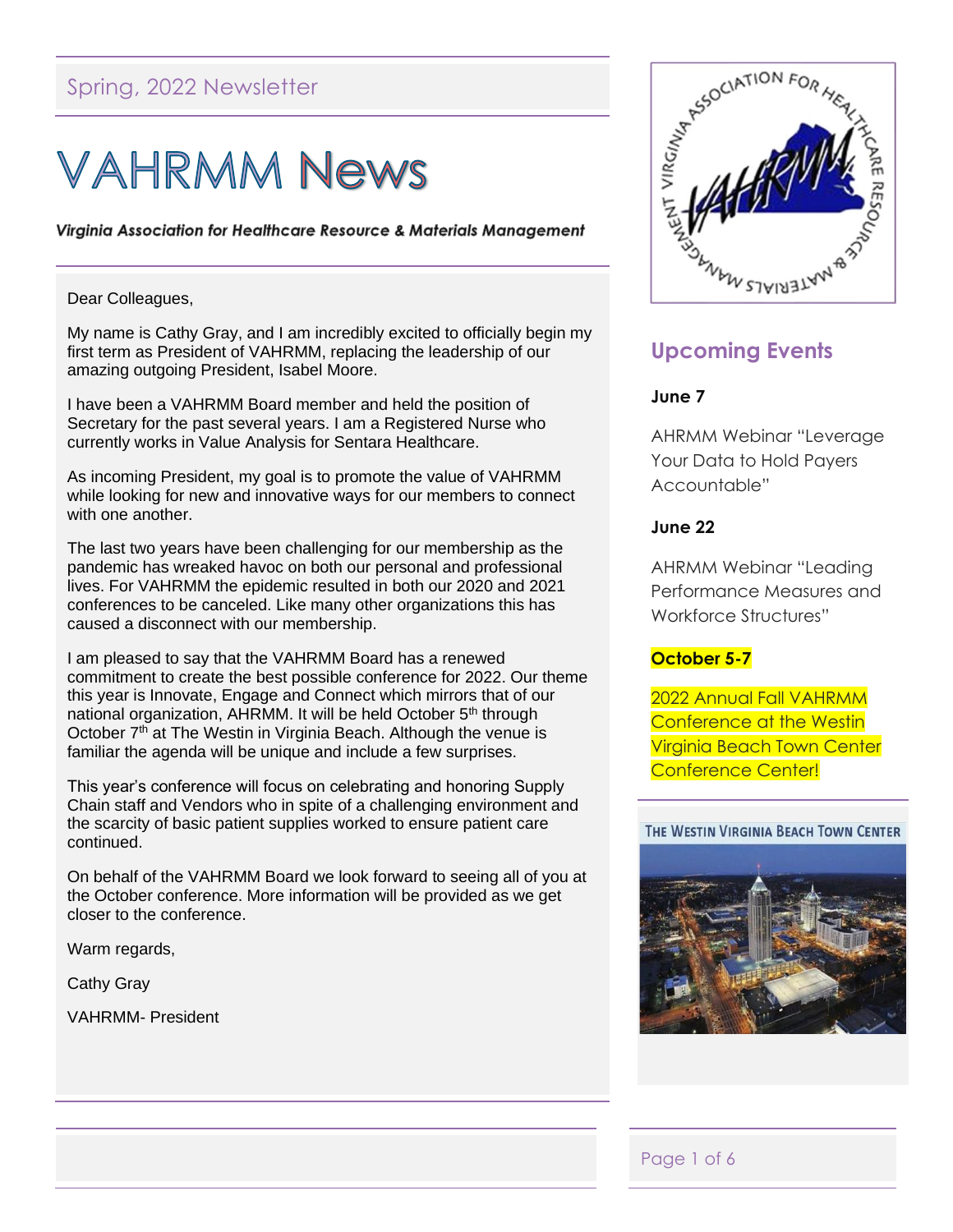# **AHRMM News**

## **National Conference August 7-10 (Anaheim, CA)**

Represent the Virginia chapter at healthcare supply chain's leading education event. If you have not already, we suggest making advance plans to attend this year's AHRMM22 conference occurring in beautiful Anaheim!

Register at [www.AHRMM.org](http://www.ahrmm.org/)

## **Webinar: "Leverage Your Data to Hold Payers Accountable"**

*Tuesday June 7, 2022*

*1 - 2 p.m. Eastern; noon - 1 p.m. Central; 10 - 11 a.m. Pacific*

#### **Attendees Will Learn**:

- The AHA efforts to address unfair commercial health insurance practices.
- How AHA Vitality Index tracks payer-specific revenue cycle measures using de-identified claims data.
- See AHA Vitality Index live as a panelist demonstrates how it can help identify opportunities to reduce operational challenges.

Register at [www.AHRMM.org](http://www.ahrmm.org/)

# **Webinar: "Leading Performance Measures and Workforce Structures"**

*Wednesday June 22, 2022*

*1 - 2 p.m. Eastern; noon - 1 p.m. Central; 10 - 11 a.m. Pacific*

#### **Attendees Will Learn:**

- How to evaluate health care organization performance utilizing best practices and balanced metrics.
- Emerging trends and market practices in health care workforce structures as they relate to size, distribution, demographics and managerial oversight.
- How to optimize workforce structure to help reduce the cost of labor and achieve desired operational outcomes.

#### Register at [www.AHRMM.org](http://www.ahrmm.org/)



# **Save the Date!**

**VAHRMM 2022 Fall Conference is October 5-7 at the Westin Virginia Beach Conference Center!** 

## **Details forthcoming via CVENT**



# **Special Thanks**

**Thanks to all of our Conference Exhibitors including our medal sponsors:**

*Gold*: Ethicon

*Silver* : Medline, Molnlycke, VHHA, BD, Owens & Minor, and **Cardinal** 

## Page 2 of 6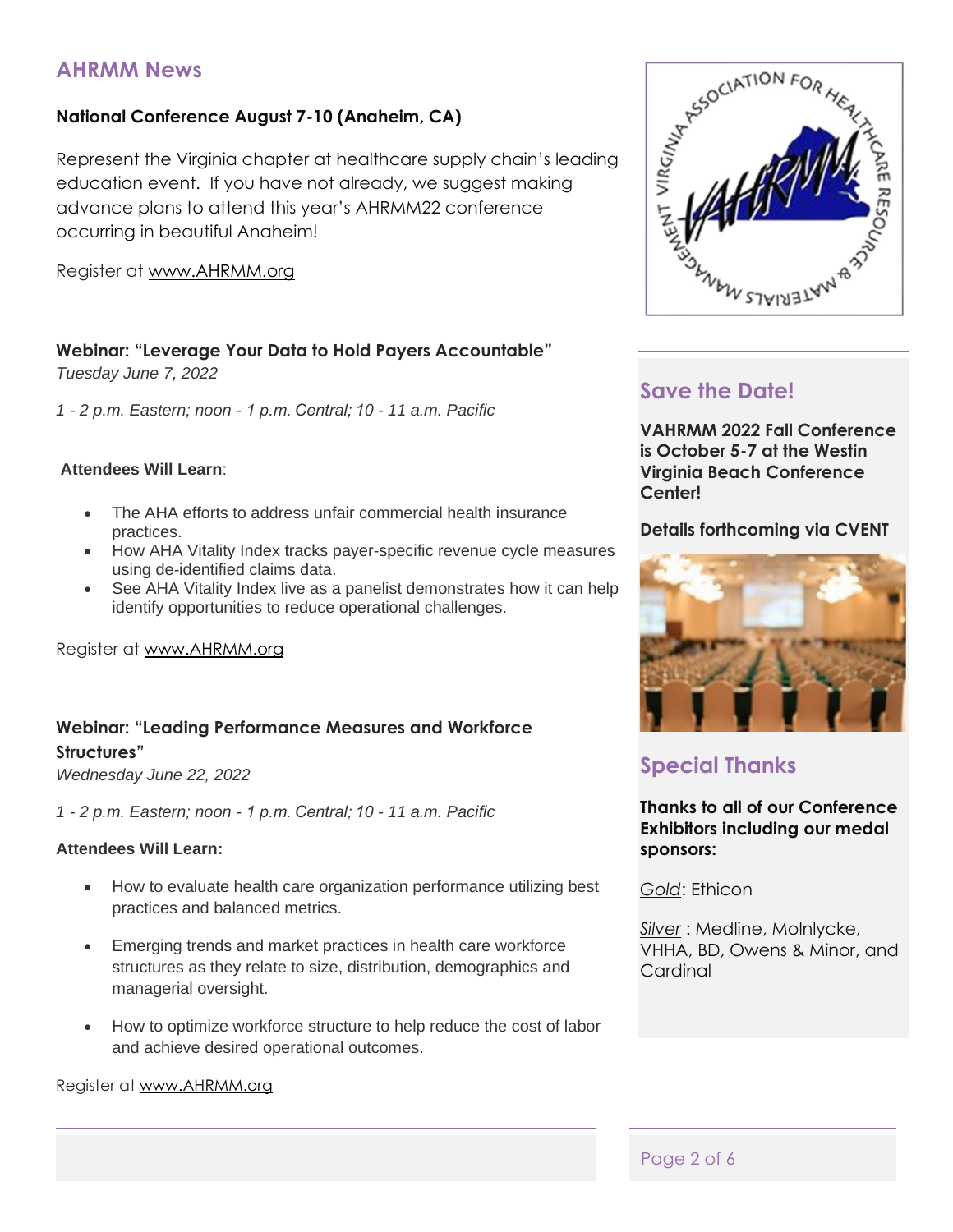## **Welcome New Board Member**

# **Welcome new Board member Amy Askew (3M Account Manager: Central Sterile Services and Patient Monitoring)**

**Amy Askew** | Account Manager- Central Sterile Services and Patient Monitoring. We are delighted to have Amy join the VAHRMM board. Amy brings an array of clinical and account management experience in collaboration with large healthcare systems. Initially in 3M's Oral Care Division (2010) she transitioned to the Medical Solutions Division in 2017. Moreover, Amy has served the past 2 years on The Virginia Association of Central Sterile. Welcome to VAHRMM Amy!

# **Farewell Board Member**

## **Thanks for your dedication and contributions Michelle Deppisch! Enjoy retirement!**

It is not easy to say goodbye to anyone especially someone that has done so much for an organization that did not pay her a salary. However, Michelle has done just that with VAHRMM for 3+ years and was an integral part of membership growth and education. Michelle has been an advocate for VAHRMM through continued Molnlycke sponsorships, relationship building, and annual conference planning. In fact, Michelle has offered to stay on for this Fall's conference planning and coordination – and we are grateful for that. Congratulations and good luck beginning your next (enviable) chapter!

# **SPECIAL FEATURE**

## **"What I've gleamed from 2 years of pandemic problem solving…"**

## **VAHRMM President Cathy Gray BSN MHA RN OCN, Sentara Value Analysis**

## **New skills learned during Covid**

To use Telehealth for MD appointments.

Learn to lead a team that works from home.

How work at the bedside again.

How to reprocess PPE.

Page 3 of 6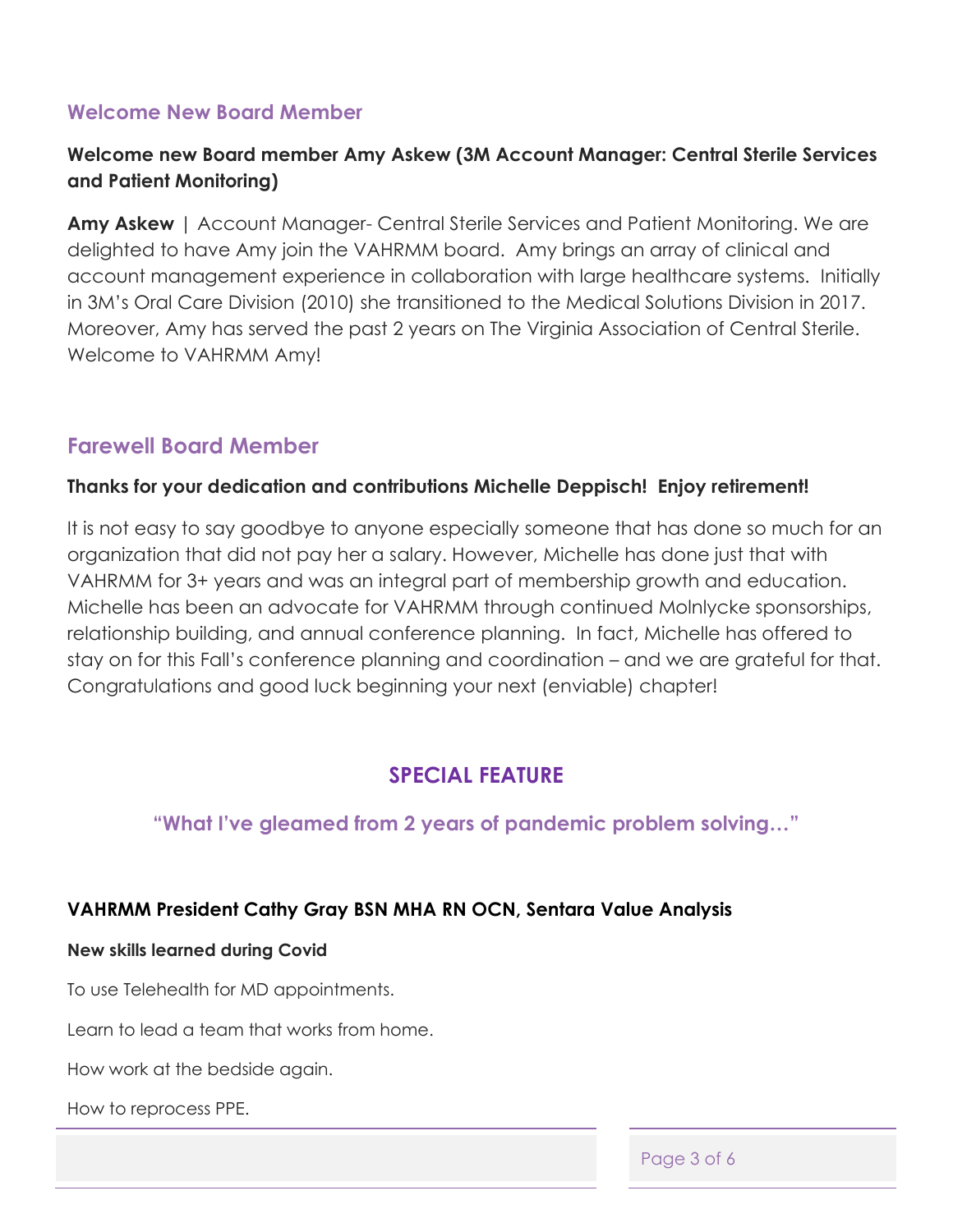## **What I could have done differently**

Visited friends and family more.

Had better stress relief practices.

Invested in hand sanitizer, toilet paper and face masks.

## **Favorite hobbies enjoyed**

Cooking & Working out

## **Chris Lawson MBA CMRP, System Director Procurement, Bon Secours Mercy Health**

## **Lessons learned**

Working from home was as productive, if not more productive, for my staff than working from the office and our productivity numbers proved that.

Keeping everyone engaged is more difficult when working remotely, but when communication (team meetings, 1 on 1's, and "drop in" calls) is used effectively it can be just as effective as "managing by walking around".

The use of technology to ensure proper communication is extremely important and must be embraced by everyone on the team.

Even though the days were long and hard during that time, we became a much stronger and committed team after going through it all together.

## **What I could have done differently**

I could have been more open about remote work prior to the pandemic which would have made this transition much smoother in the beginning.

I could have vetted our non-standard suppliers better. As everyone else in the industry was, we were in scramble mode to get as much product as possible and some of the "grey" market vendors we were forced to use were unreliable on delivery and quality of product.

## **Hobbies enjoyed**

Spending much more time with family. I was not travelling as much and our office closed so I was working at home at the same time my kids were remote schooling. It was an adventure!

My family began to enjoy outdoor activities such as hiking in state parks instead of indoor activities such as going to the movies much more and now we prefer to do these things over the previous alternatives.

Page 4 of 6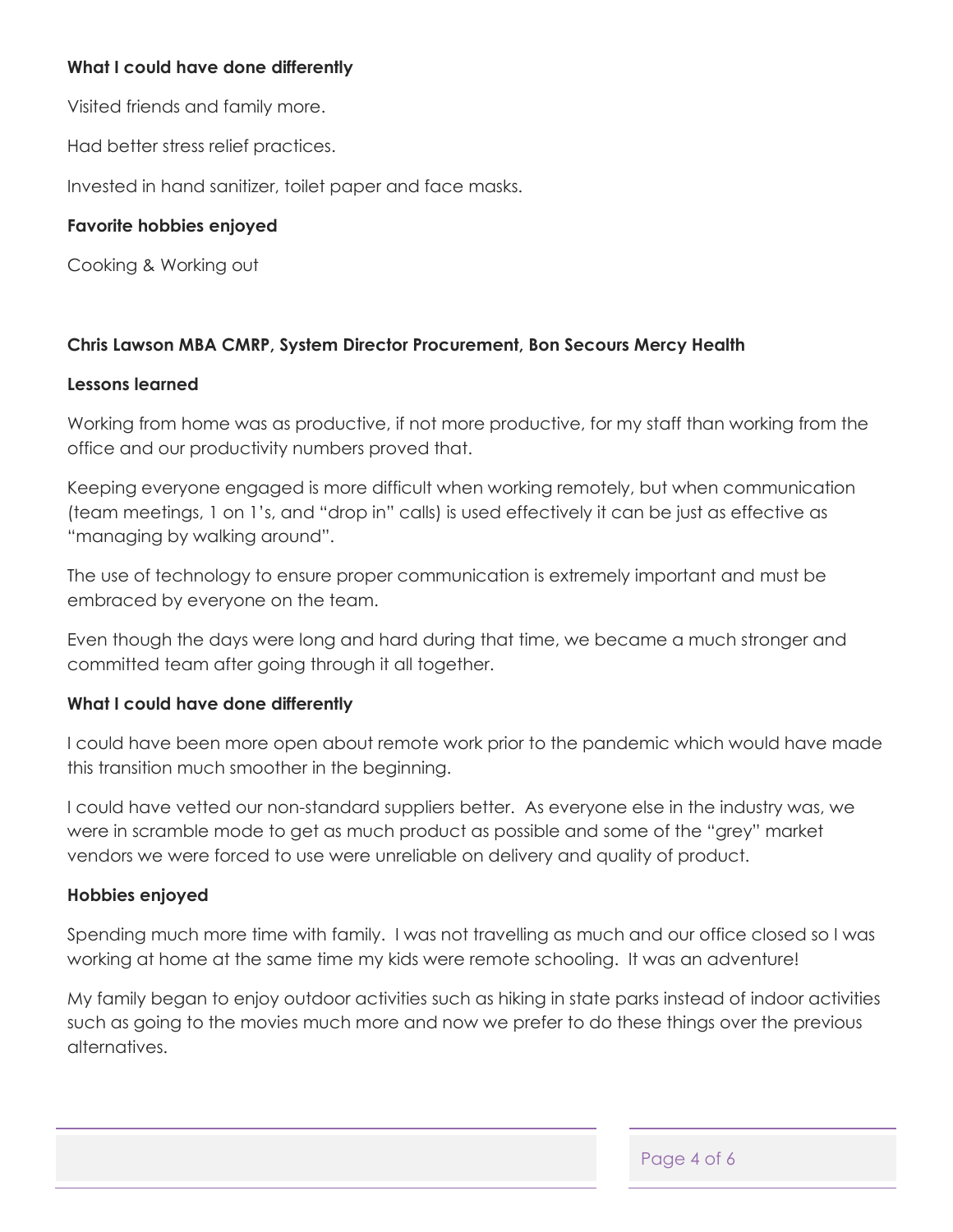## **Albin Hwang, Acute Care Sales, Medline Industries**

## **New skills learned**

During Covid and without being able to go into the hospitals, I became very good at scheduling zoom calls and communicating with my customers via the computer.

## **What I could have done differently**

I wish I had better lighting and decorations in my office. As all my customers could now see my background, I had to rearrange some things so it didn't look so bad on camera.

## **Hobbies enjoyed**

I got to spend more time with the kids and we started doing a lot of outdoor activities with the family. This included mountain bike rides, hikes, and golf.

## **Michelle Deppisch, US Clinical Evidence Manager, Molnlycke Health Care**

## **New skills learned**

As hospitals were closed to vendors but products were needed, I learned how to better educate virtually and how to create QR Codes to take nurses to "minute bites" of education.

## **What I could have done differently**

I wish I had not put off visiting some of my friends in the Fall of 2019 as planned because they are no longer here. It is true life is too short and work will always be there waiting.

## **Favorite Hobbies Enjoyed**

I became fascinated with British Crime Dramas and have added a number of places to my Bucket List to visit.

## **Candace "Candy" Picagli, Strategic Renewal Specialist, GHX**

#### **New skills learned during Covid**

Becoming more efficient with social networking and zoom coordination, communication. The pandemic forced my hand in this; however, it has proved beneficial in today's healthcare world.

#### **What I could have done differently**

Page 5 of 6